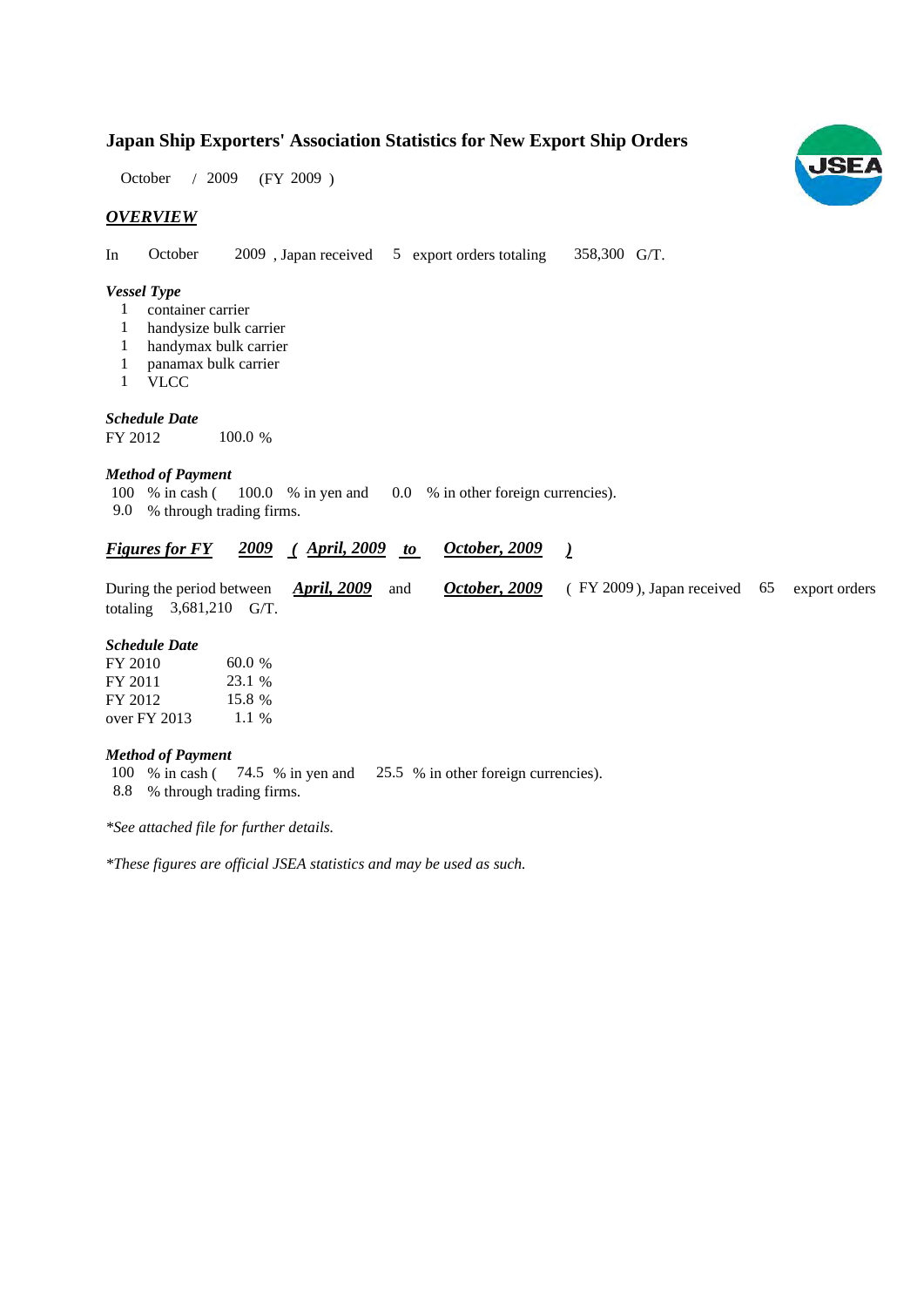### Based on Fiscal Year

No. G/T No. G/T No. G/T No. G/T No. G/T No. G/T No. G/T No. G/T $G/T$ General Cargos ( 15 712,580 1 72,000 1 72,000 1 72,000 0 0 1 105,900 4 321,900 4 321,900 Bulk Carriers | 276| 11,078,040|| 22| 861,440| 10| 397,920| 10| 567,550| 3| 102,900| 3| 92,100| 48| 2,021,910|| 66| 2,623,370 Tankers | 39 2,770,610 4 241,600 3 480,900 0 0 3 440,600 1 160,300 11 1,323,400 19 1,876,650 Combined Carriers 0 0 0 0 0 0 0 0 0 0 0 0 0 0 0 0Others | 0 | 0 || 2 | 14,000 || 0 | 0 | 0 | 0 | 0 | 0 | 2 | 14,000 | Total | 330| 14,561,230|| 29| 1,189,040| 14| 950,820| 11| 639,550| 6| 543,500| 5| 358,300| 65| 3,681,210|| 91| 4,835,920 FY 2008 / FY 2007 (%) \* 53.2 22.4 36.8 36.8 33.2 24.5 62.7 34.5 39.2 \*\* 26.0 In CGT | | 6,704,499 | | 581,033 | | 344,394 | | 262,686 | | 238,462 | | 141,140 | | 1,567,715 | | 2,142,062 Description Apr 08 to Mar 09 Apr 09 to Jun 09 July 2009 August 2009 September 2009 October 2009 Apr 09 to Oct 09 Jan 09 to Oct 09

*Figures for shipbuilding orders of 500 G/T and over for export as steel vessels placed with JSEA members are covered.*

\*FY 2008/FY2007

\*\*Calendar Year 2009

JSEA (November 2009)

# New Export Orders Placed in October 2009 (FY 2009)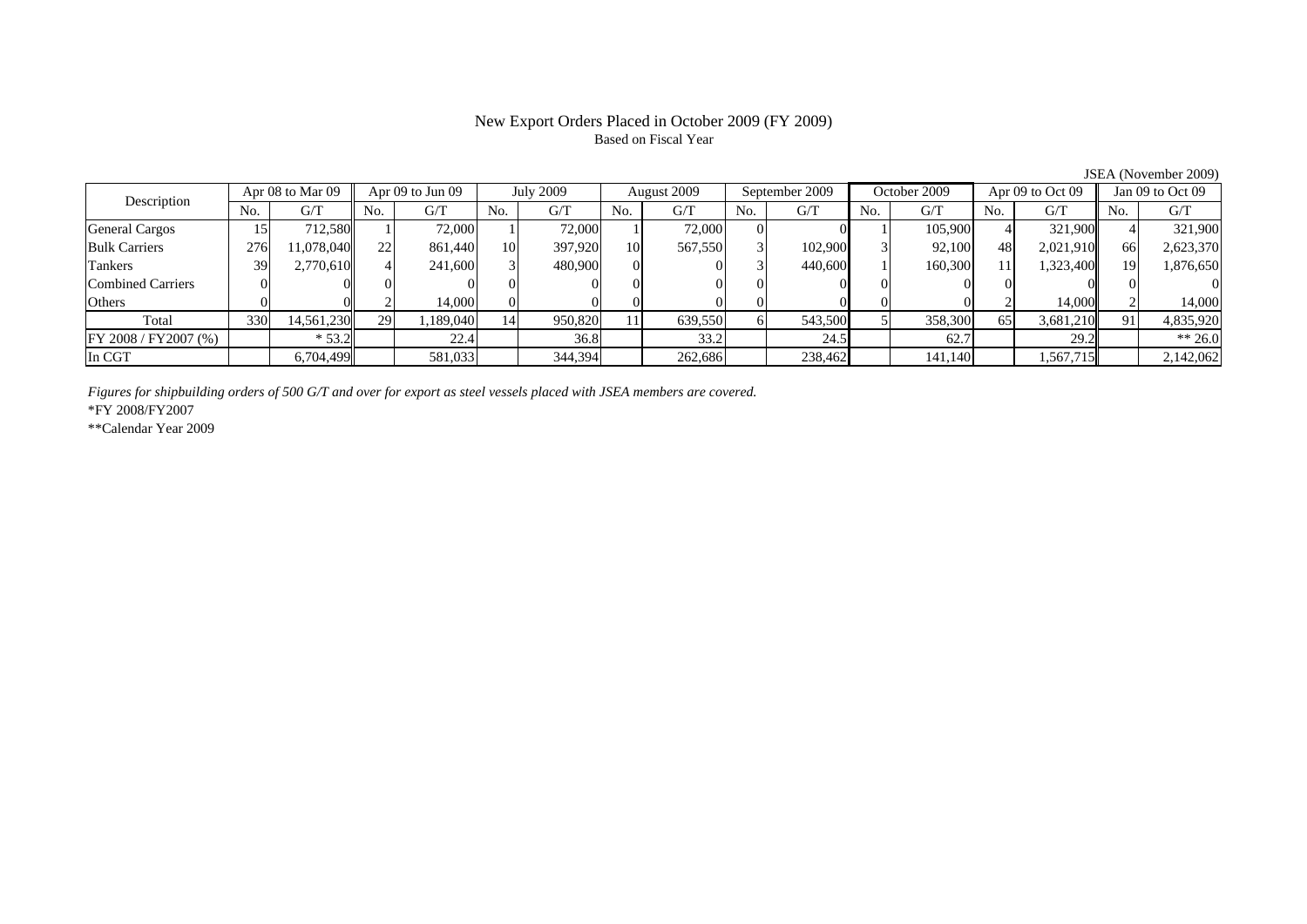### Based on Fiscal Year

No. G/T No. G/T No. G/T No. G/T No. G/T No. G/T No. G/T No. G/T $\mathrm{G}/\mathrm{T}$ General Cargos ( 28 1,062,439 4 133,490 2 88,997 3 187,744 2 115,958 0 0 11 526,189 20 978,365 Bulk Carriers 216 9,467,947 49 2,344,405 22 776,158 14 535,058 19 954,416 22 962,263 126 5,572,300 188 8,194,832 Tankers | 94| 5,227,663|| 24| 1,150,759| 9| 437,273| 7| 214,103| 5| 232,361| 11| 771,345| 56| 2,805,841|| 87| 4,655,648 Combined Carriers 0 0 0 0 0 0 0 0 0 0 0 0 0 0 0 0Others | 1 | 7,000 || 0 || 0 || 0 || 0 || 0 || 0 || 0 || 0 || 0 || 0 || 0 || 0 || 0 || 0 || 0 Total 339 15,765,049 77 3,628,654 33 1,302,428 24 936,905 26 1,302,735 33 1,733,608 193 8,904,330 295 13,828,845 |FY 2008 / FY2007 (%) | | \* 102.2 | | 127.8 | 107.7 | 90.0 | 103.3 | 111.1 | 112.6 | \*\* 105.9 In CGT | | 7,653,058|| | 1,627,379 | | 680,734 | | 506,523 | | 557,180 | | 720,181 | | 4,091,997 | | 6,532,355 August 2009 Description Apr 08 to Mar 09 || Apr 09 to Jun 09 || July 2009 || August 2009 || September 2009 || October 2009 || Apr 09 to Oct 09 || Jan 09 to Oct 09

*Deliveries of new shipbuilding orders of 500 G/T and over for export as steel vessels placed with JSEA members are covered.*

\*FY 2008/FY2007

\*\*Calendar Year 2009

JSEA (November 2009)

## Export Ships Delivered in October 2009 (FY 2009)